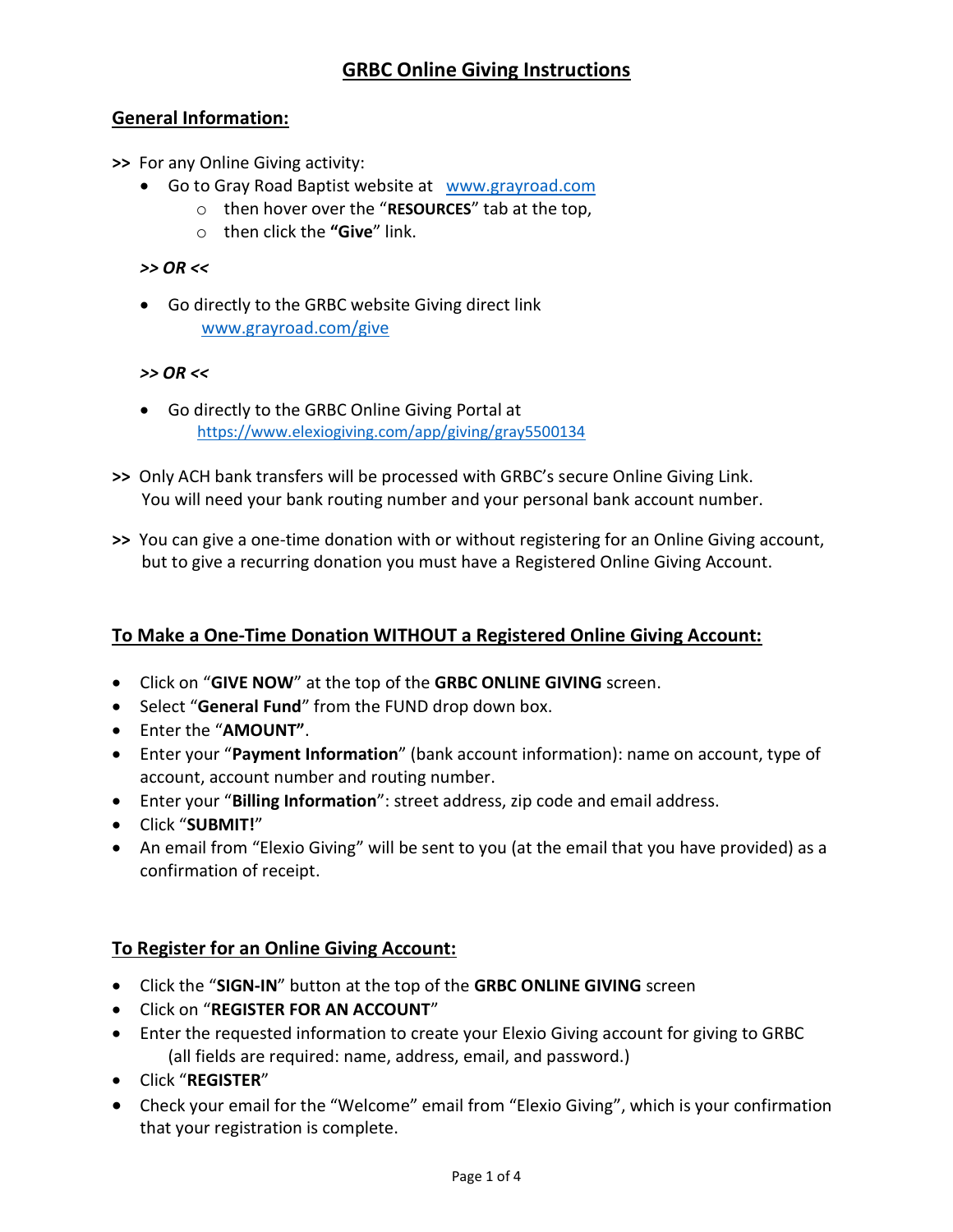# To Make a One-Time Donation with a Registered Online Giving Account:

- Click the "SIGN-IN" button at the top of the GRBC ONLINE GIVING screen
- Enter your "EMAIL ADDRESS" and "PASSWORD"
- Click "SIGN IN"
- Select "General Fund" from the FUND drop down box.
- Enter the "AMOUNT".
- If you already have one or more payment methods saved in your account, then in the "I'd Like" To Give By" drop down box select the method that you want to use.
- If you wish to add another bank account, then select "New Bank Account" from the "I'd Like To Give By" drop down box then enter the required "Payment information" (name on account, type of account, account number, and routing number) and the required "Billing information" (street address, zip code, and email address). then click the "Save Account" box if you wish to save this payment method in your account.
- Click "SUBMIT!"
- Click on the circle with your initials inside that is at the top right of the screen.
- Click "Sign Out"
- An email from "Elexio Giving" will be sent to your registered email address as a confirmation of receipt.

# To Set up a New Recurring Donation:

- Click the "SIGN-IN" button at the top of the GRBC ONLINE GIVING screen
- Enter your "EMAIL ADDRESS" and "PASSWORD"
- Click "SIGN IN"
- The default screen is "GIVE NOW".
- Select "General Fund" from the FUND drop down box.
- Enter the "AMOUNT".
- Click the "MAKE THIS DONATION RECURRING" box
- Enter the "Recurring Gift Details":
	- o "FREQUENCY"
	- o "START DATE"
	- $\circ$  "HOW MANY GIFTS *optional"* (if this is left blank then 'indefinite' is assumed)
- $\bullet$  If you already have one or more payment methods saved in your account, then in the "I'd Like" To Give By" drop down box select the method that you want to use.
- If you wish to add another bank account, then select "New Bank Account" from the "I'd Like To Give By" drop down box then enter the required "Payment information" (name on account, type of account, account number, and routing number) and the required "Billing information" (street address, zip code, and email address). then click the "Save Account" box if you wish to save this payment method in your account.
- Click "SUBMIT!"
- Click on the circle with your initials inside that is at the top right of the screen.
- Click "Sign Out"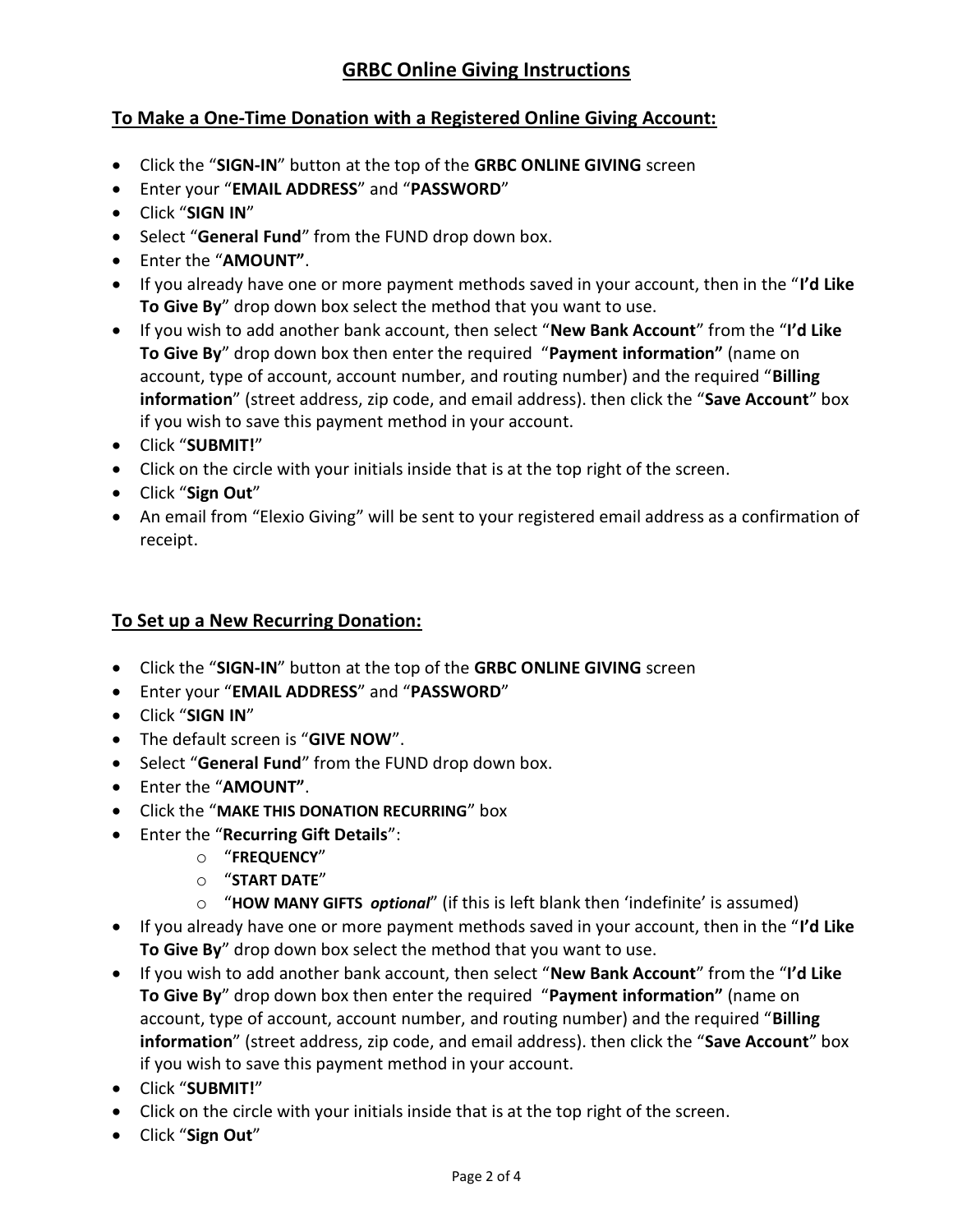# GRBC Online Giving Instructions

## To Change the Payment Method of a Recurring Donation:

- Click the "SIGN-IN" button at the top of the GRBC ONLINE GIVING screen
- Enter your "EMAIL ADDRESS" and "PASSWORD"
- Click "SIGN IN"
- Click on "SCHEDULED" at the top of the screen.
- Click on the down arrow to the right of the recurring donation to view the details.
- Click on the pencil on the right to change the payment method or add a new payment method.
- If you already have more than one payment method entered, then select the payment method that you want to change this recurring donation to (select from the drop down menu).
- Otherwise, click on "+ ADD PAYMENT METHOD" and enter the payment information.
- Click "SAVE PAYMENT METHOD"
- Click on the circle with your initials inside that is at the top right of the screen.
- Click "Sign Out"

## To Change the amount, frequency, or duration of a Recurring Donation:

 These fields cannot be changed on a recurring gift/donation, so you will have to first delete the current recurring donation and then add the new recurring donation.

## To Delete a Recurring Donation:

- Click the "SIGN-IN" button at the top of the GRBC ONLINE GIVING screen
- Enter your "EMAIL ADDRESS" and "PASSWORD"
- Click "SIGN IN"
- Click on "SCHEDULED" at the top of the screen.
- Click on the down arrow on the right to open the details of the recurring donation, if it is not already open by default.
- Click on the trash can icon to delete this donation.
- Continue to other tasks, or
- Click on the circle with your initials inside that is at the top right of the screen.
- Click "Sign Out"

## To Modify the Account Information for an Online Giving Account:

- Click the "SIGN-IN" button at the top of the GRBC ONLINE GIVING screen
- Enter your "EMAIL ADDRESS" and "PASSWORD"
- Click "SIGN IN"
- Click on the circle at the top right that has your initials inside.
- Click on "My Account"